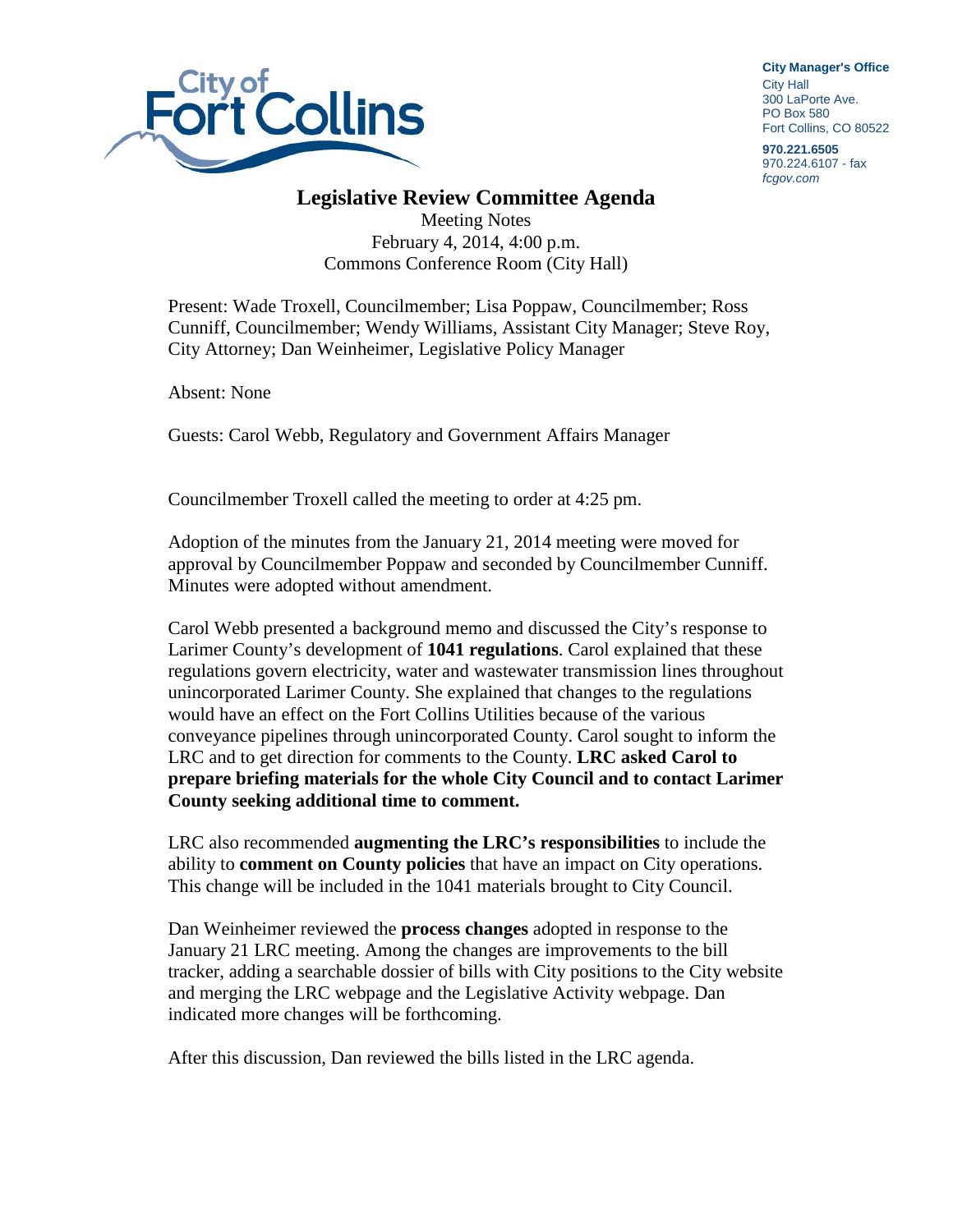

**HB14-1002** would create a **water infrastructure grant fund** for use after natural disasters. LRC affirmed a **support** position.

**HB14-1004** attempts to **realign emergency management entities** providing disaster response. Based on staff recommendation that this reorganization would result in a net negative for local emergency response, LRC affirmed an **oppose** position.

**HB14-1007** provides additional power to counties during times of severe fire risk to **restrict agricultural burning and fireworks**. LRC affirmed a **support** position citing risks to public safety from fire.

**HB14-1011, 1012, and 1013** all involve programs meant to spur **advanced industries** either through funding, tax credit or workforce development. LRC affirmed a **monitor** position.

**HB14-1017** seeks to add funding options and realign the Department of Local Affairs to support creation of more **affordable housing** statewide. The LRC affirmed a **support** position on this bill.

**HB14-1077** seeks to increase the amount available in the Colorado Oil and Gas Conservation Commission's **environmental response fund**. LRC affirmed a **support** position.

**HB14-1087** would prevent public employees from **collective bargaining**. Dan informed the LRC that this bill was killed in the State Affairs committee. LRC had adopted a **monitor** position.

**HB14-1105** concerns **tax exempt fuel sales** between government agencies, making these sales legal. LRC affirmed a **support** position.

**HB14-1122** is a proposal meant to **keep marijuana from those under-21**. Dan informed the LRC that this bill was expected to be amended to provide a definition for closed/locked space. Steve Roy commented that putting too many definitions into state statute could limit the City's ability to adopt local regulations. Dan noted that the definition of "open in public" was not expected to be added to the bill, allowing cities to adopt their own policies. LRC affirmed a **monitor** position pending additional information.

**HB14-1132** would provide local control for setting **hours of operation for alcohol sales**. Dan updated the LRC that the bill had been amended to allow local government to only extend hours but not to contract them. On this basis the LRC updated its position and adopted an **oppose** position.

**HB14-1152** would require disposal of **passive surveillance records** that could be used for law enforcement. Dan mentioned that the bill initially proposed a 6 month limit for retention and now include a 12-month limit. Councilmember Poppaw noted that this could hamper investigations. LRC adopted an **oppose** position.

**HB14-1164** addresses **non-partisan local elections** and would clean up election law. Dan noted that this bill is supported by local governments and is on a fast track in the Capitol. LRC adopted a **monitor** position.

**HB14-1196** is a bill setting up a **local government marijuana impacts task force**. Dan shared that CML is monitoring the bill and that it was initiated by Colorado Counties Inc. to review sharing local impact revenue. LRC adopted a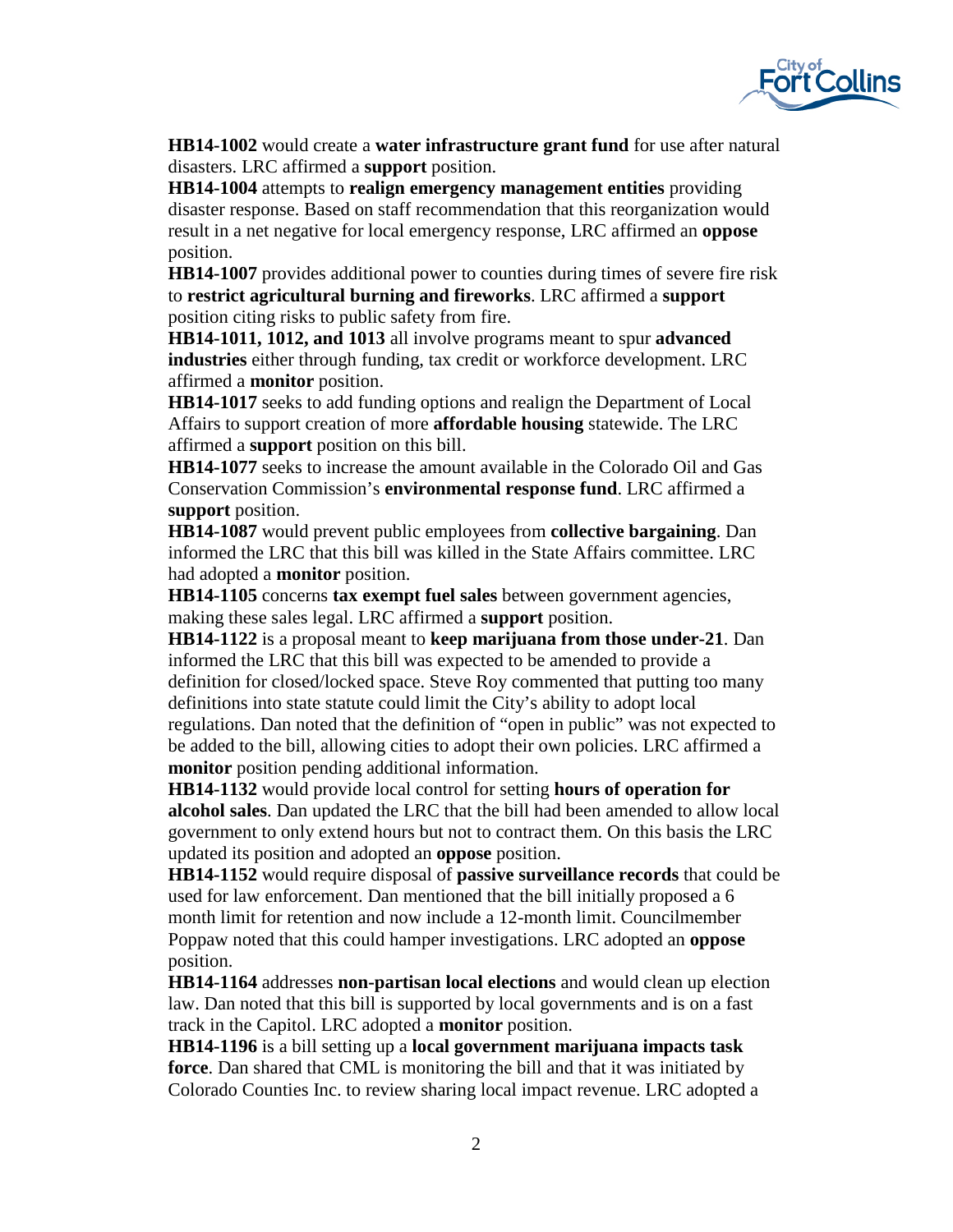

**monitor** position.

**HB14-1207** seeks to create a **CDPHE prescription drug take-back** program. Based on staff comments concerned that this program would not meet DEA approval and could harm the City's ability to conduct special take-back events the LRC adopted a **monitor** position. Dan was asked to investigate the concerns raised by staff.

**HB14-1226** would eliminate a state statute that has created concern about local governments' ability to **regulate plastics and plastic packaging**. LRC had an extensive conversation about the bill and adopted a **support** position in order to increase local control options.

**SB14-002** creates a permanent funding source and home for the **Safe2Tell program** within the Attorney General's Office. LRC affirmed a **support** position. **SB14-007** allows counties to alter their portion of the **road and bridge fund** to address flood damaged infrastructure. The LRC affirmed a **support** position. **SB14-009** seeks to implement a **disclosure of split mineral and property estate** at time of real estate transactions. LRC affirmed a **support** position.

**SB14-010** seeks to provide greater control and options to **manufactured home community** residents particularly when a community is proposed to be sold or converted to another use. LRC discussed the bill but had concerns about its intent and effectiveness. LRC adopted a **monitor** position.

**SB14-017** seeks to **limit the use of agricultural water for lawn irrigation** in new developments. The bill would implement a statewide land use regime and usurp local control. LRC adopted an **oppose** position.

**SB14-022** would allow cities to adopt financial policies to put reserves into a **Community Development Financial Institution** (CDFI). This mechanism could then be used to fund affordable housing construction. LRC affirmed a **support**  position.

**SB14-029** creates an **architectural paint stewardship program**. LRC adopted a **support** position.

**SB14-044** would have provided **seniors a reduced motor vehicle registration fee**. The bill was killed in committee before the LRC meeting so a position was not considered.

**SB14-045** concerns responsibility for **wildland incident management**. Dan informed the LRC that this bill was killed in committee. LRC had adopted an **oppose** position.

**SB14-046** creates a **local firefighter safety grant program**. LRC affirmed a **support** position.

**SB14-054** would provide local liquor authorities with the ability to consider a **fine in lieu of suspension for alcohol violations**. Current program limits consideration of fine in lieu to once per two years. This bill proposes to give cities the option to offer fine in lieu more frequently. LRC adopted a **monitor** position.

LRC tabled discussion of the remainder of the agenda. Before adjourning, Dan pointed out the copy of a draft bill concerning reintroduction of the black-footed ferret to public lands with adoption of a safe harbor agreement. This bill is a City